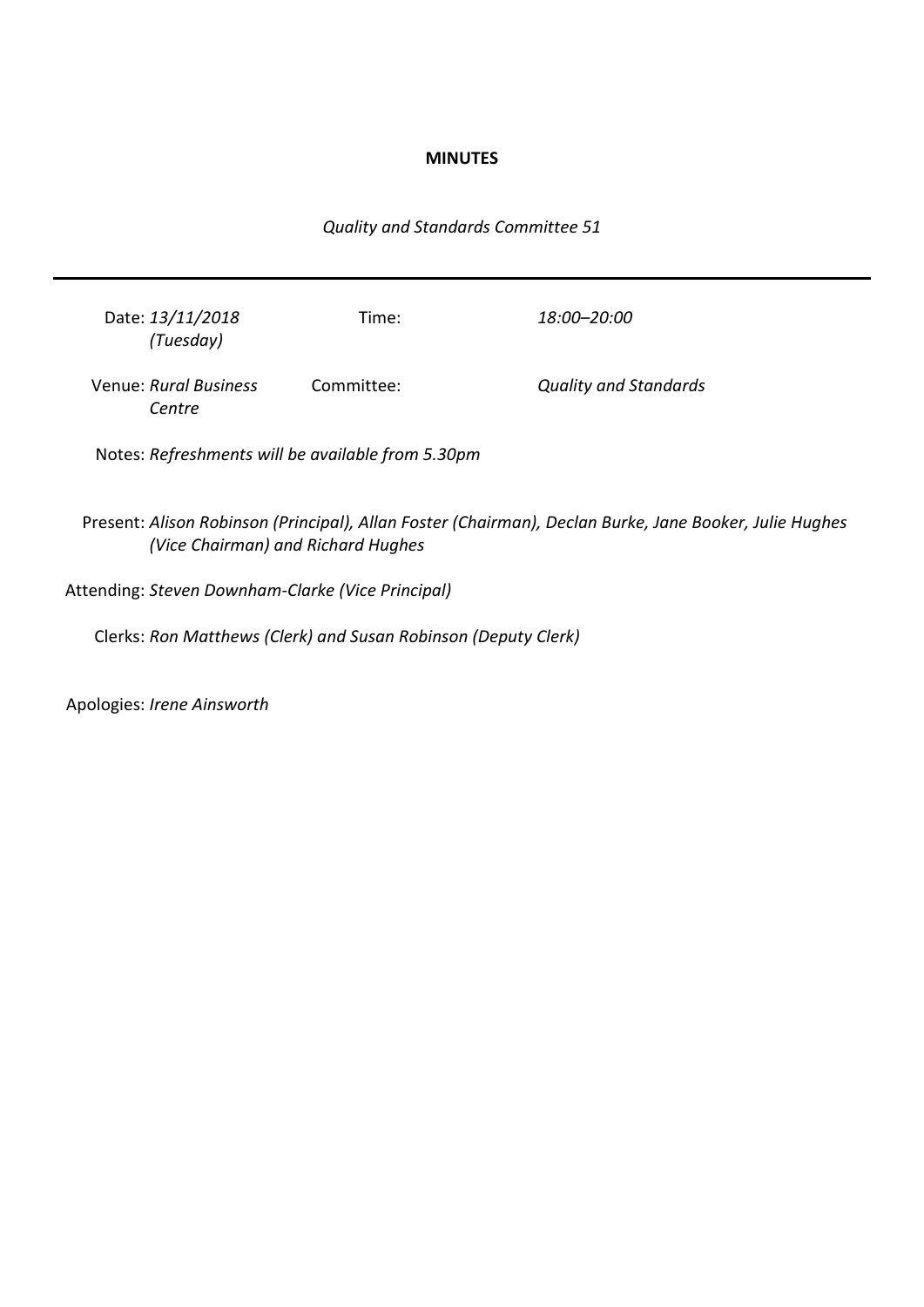### *Public* **Minutes**

Item description:

#### **32.18** *Attendance of College Staff*

*Decision*

Section 8.2 of the current Constitution and Terms of Reference for the Quality & Standards Committee states:

*"Consultants or members of staff may attend meetings by invitation in an advisory capacity."*

Members were pleased to welcome the Assistant Principals, Mick Cottam - Higher Education, Paul McGrail - Apprenticeships & Skills and Helen Eaton Partnerships & Development to present reports.

### **Resolved:**

### **That College Management staff attend the meeting.**

#### **33.18** *Apologies for Absence*

*Record*

An apology for absence had been received from Irene Ainsworth. Paul Thompson, Assistant Principal Further Education had also sent apologies. The Student President, Declan Burke had left College leaving a vacancy for a student Governor on the Board to serve on Quality & Standards Committee. The Clerk would liaise with the Student Liaison Officer to arrange a new student Governor appointment.

#### **Resolved:**

### **That the apologies and student vacancy be noted.**

#### **34.18** *Appointment of Chair and Vice Chair for the Academic Year 2018 - 2019*

*Decision*

Quality and Standards Committee asked for nominations for Chair and Vice Chair of the Committee for the academic year 2018 / 2019.

Following due process the Chair from year 2017 /18 was re-elected. Julie Hughes, Vice Chair for academic year 2017/18 had made members aware of her intention to leave the Board and therefore did not wish to be considered for the role.

Members and Management thanked Julie for her in-depth support and help through her role as a Governor in meetings and through her visits to the College. She had been a good friend to the College and her extensive expertise in curriculum and quality matters was acknowledged.

Julie responded accordingly and gave her best wishes to Myerscough College for the future.

### **Resolved:**

- 1. **That Allan Foster be appointed Chair of Quality & Standards Committee for the academic year 2018 / 2019**
- 2. **A Vice Chair of Quality & Standards Committee be appointed for the academic year 2018 / 2019 at the next meeting.**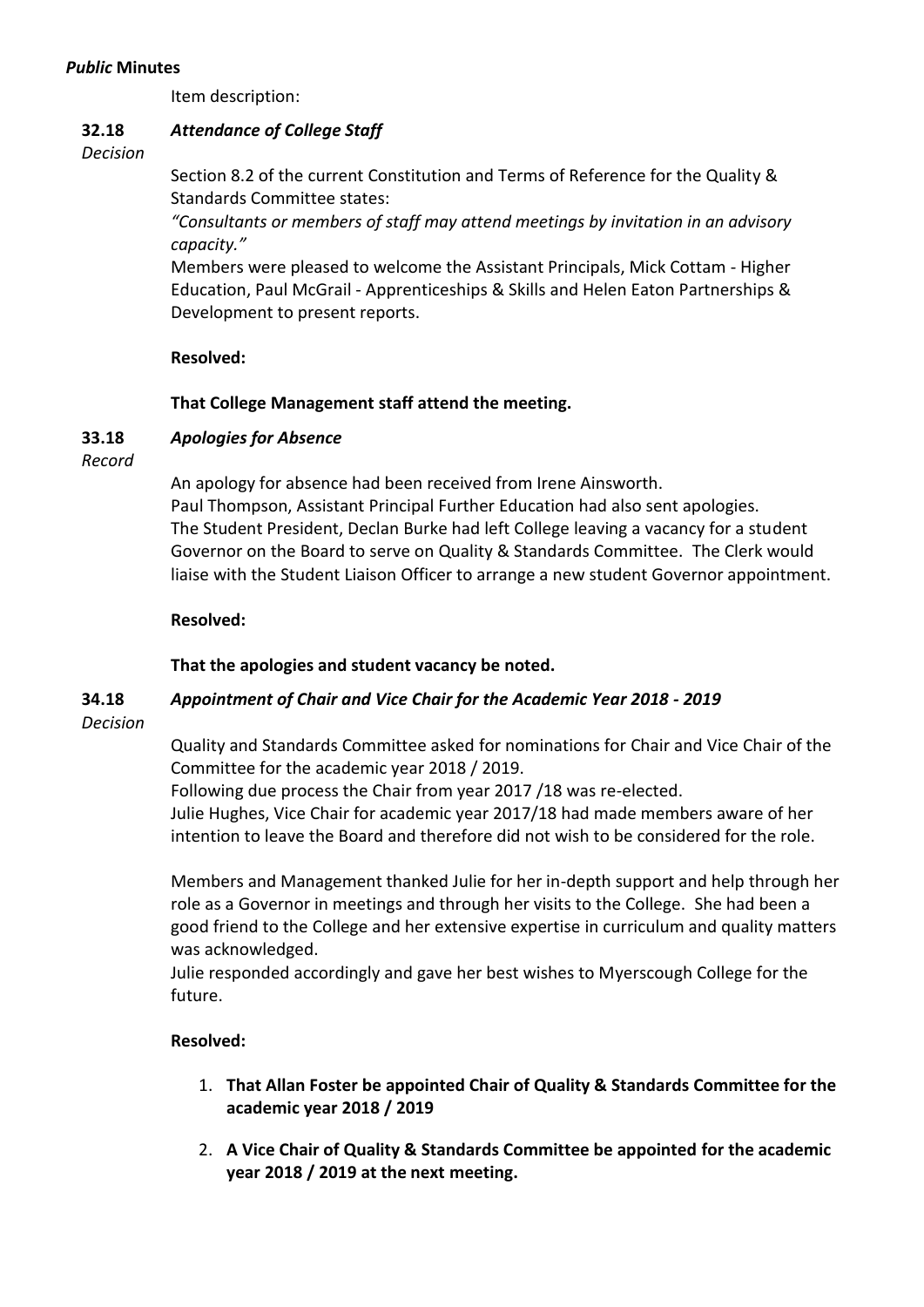#### **35.18** *Minutes of Previous Meeting*

*Decision*

The public minutes of meeting number 47 held on Tuesday 4 July 2018, published on the Extranet were signed and agreed as a true and correct record of the meeting.

#### **36.18** *Declarations of Interest*

*Record*

There were no declarations of interest made in respect of items on the public agenda

#### **37.18** *Strategic Plan Progress Report*

*Decision*

Quality & Standards Committee gave consideration to the Strategic Plan Progress Report 2017 / 2018.

# **We will continue to build and enhance our brand and reputation for excellence within the land-based & sports sectors**

Members were pleased to note recruitment for 16-18 year olds was expected to meet target once the subcontracted student numbers were added and would meet the financial plan.

For higher education, it was anticipated that the overall full time equivalent recruitment would be close to the target in the business plan once the semester 2 numbers were included. There was an increase in recruitment to HE year 1, less than target to full time study with recruitment to part time HE courses significantly above projection. Demographics had indicated an expectation of declining numbers.

199 new apprentices (all ages) were enrolled by 1st November 2018 compared to 166 by 1st November 2017 on the roll off roll on programmes. Trends continued to be positive.

### **We will provide an outstanding teaching and learning experience**

There had been no graded lesson observations to date as Management considered options. Walkthroughs had taken place. The Learner Induction Survey data would be reported at the next meeting. Attendance was at a high level.

The continuation rate measure looks at whether or not a student was still in HE after a year or two years. Non continuation was currently at 1.8%.

Quality & Standards Committee noted a pleasing start to the year and wished to congratulate those responsible for recruitment in the College.

### **Resolved:**

**That the Strategic Plan Progress Report be received.**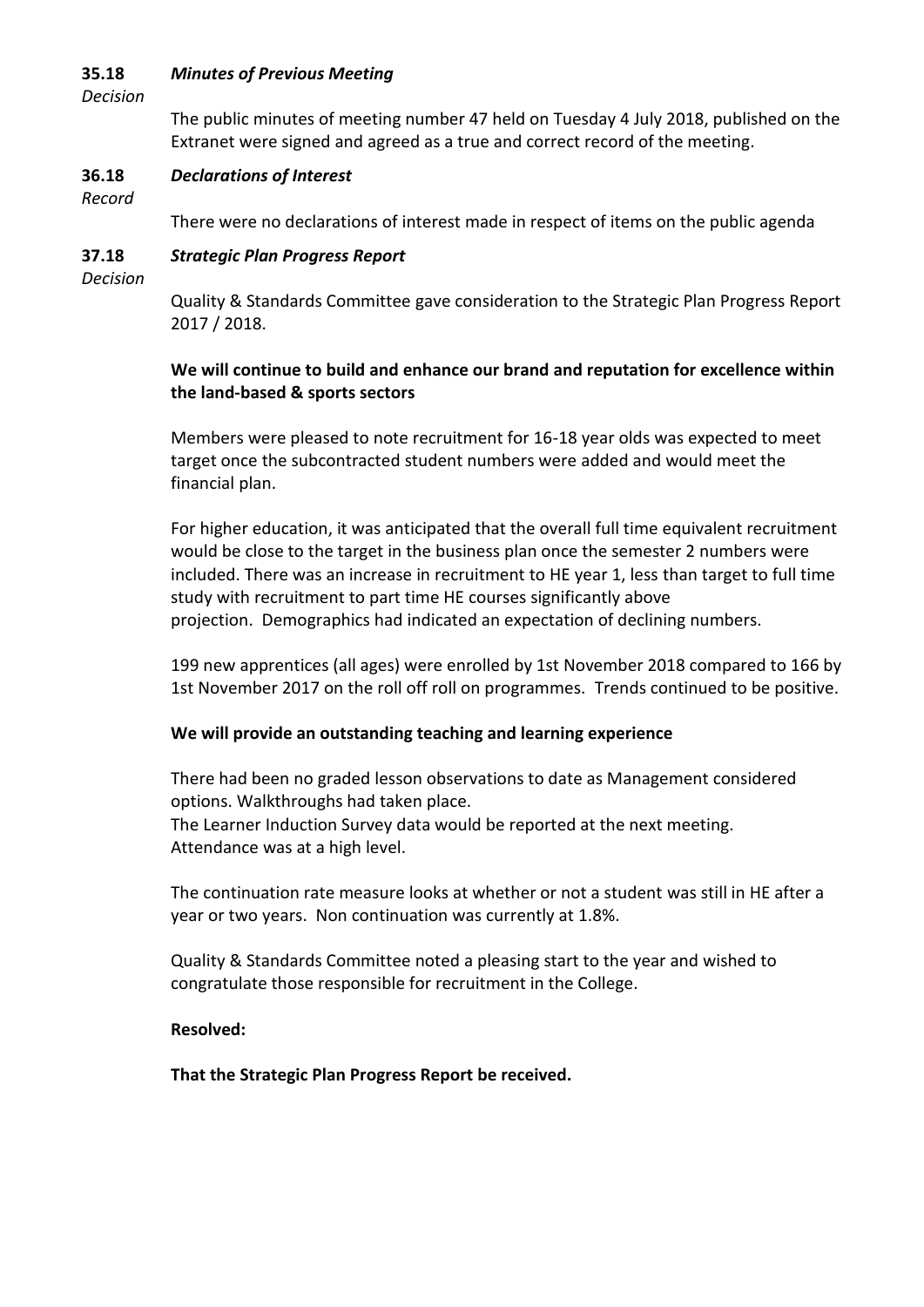#### **38.18** *In Year Performance Data for Further Education*

*Decision*

Quality & Standards Committee gave consideration to the In Year FE Performance Report 2018 / 2019.

Members noted key areas for improvement

- Recruitment monitoring.
- English and maths, specifically Functional Skills entry level and level 1, and GCSE 9-4 grades require monitoring and support in year.
- High grade achievement in Arboriculture,
- Animal Studies needs monitoring at Performance Boards.
- In year progress of looked after children and those with social and mental health issues for learners needs monitoring at Performance Boards
- In year progress monitoring for City and Guilds programmes

Members reflected on the discussions in the earlier strategic targets item, (minute 37.18) that ESFA recruitment would come in on target at 1,600. Members noted continued challenges to recruit to meet number targets and so procure allocation for the next year. Members received assurance from the reported data. Withdrawals, at 149, were slightly up on the previous year, though these were not all ESFA funded. Members asked if anything was to be learnt from the withdrawals and noted there was a wide variety of reasons. They were assured that all reasons were analysed, results of which would come through to the next meeting.

Leavers were offered information, advice and guidance from Core staff and referred for consideration to the College Traineeship / NEET programmes offered through Apprenticeship and Skills. Numbers of students transferred during the 42 day period was 45 (excluding 11 on basketball)

Maths and English considered to be challenging, particularly maths. Some students with marginal fails had re-sat maths exams, results received in January. Members noted the new Head of Area was an internal appointment.

Course costing meetings with Heads had been held early to look at course viability for every area. A reflection on numbers went into consideration of performance against plan.

Members noted course proposals tended to be a bottom up communication. The railways initiative was an example of a top down proposal.

College had funding for 192 High Needs Learners. Enrolments indicated 242 in College. The different elements of the Funding were explained. For those learners outside Lancashire college had to contact other local authorities and councils. Management was confident of successful claims but pointed out that the process was time consuming.

College had applied for an allocation of 270 students for next year and received an allocation of 254. The Principal was in talks with Lancashire County Council to ask for recognition of out of county numbers.

Members noted the introduction of a new work experience team and its activity to date.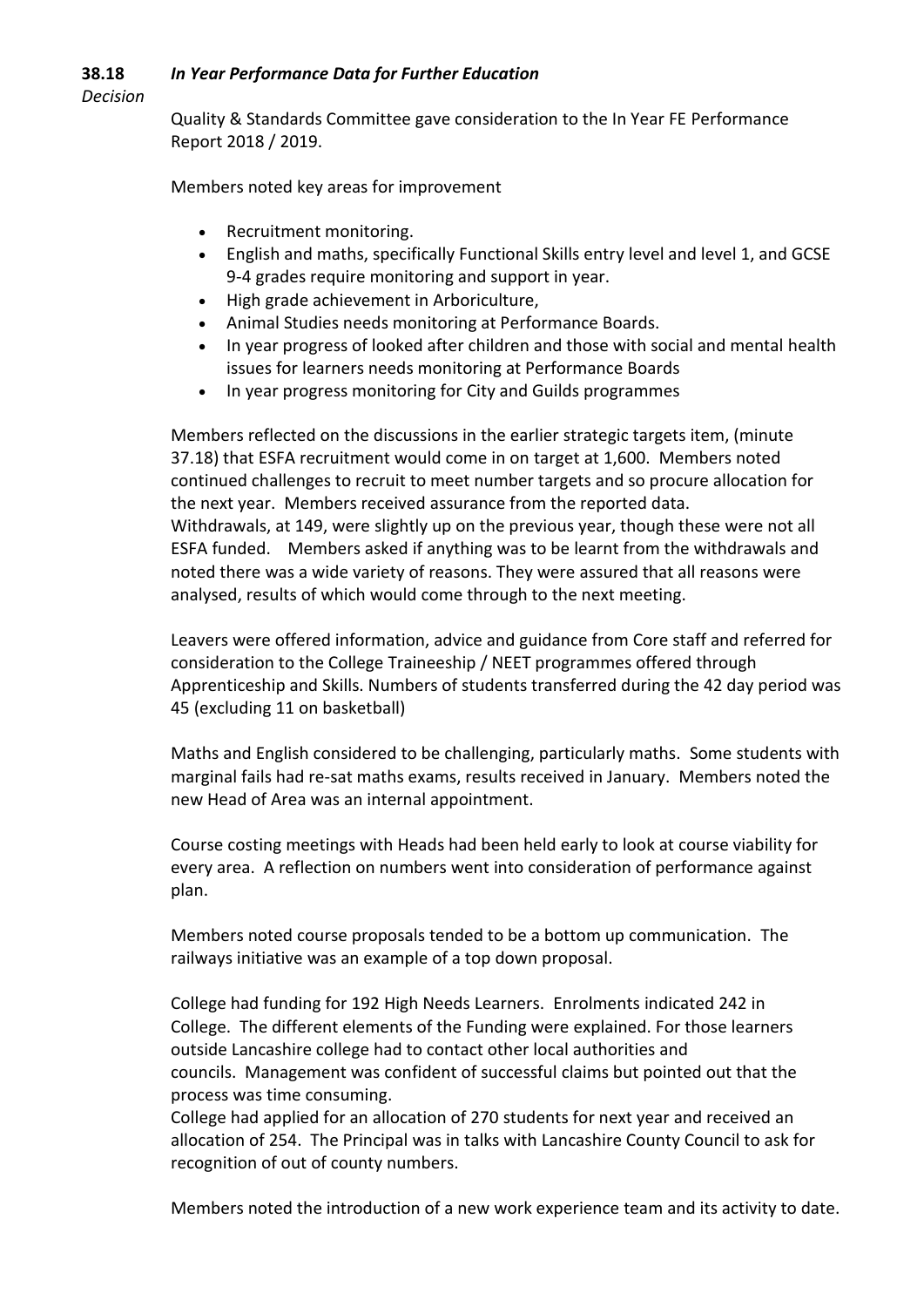Attendance and punctuality, precursors to success but also to employability skills, were high.

Members expressed satisfaction in the report and responses to their questions.

**Resolved:**

## **That the In Year Performance Data for Further Education be received.**

## *In Year Performance Data for Higher Education*

**39.18** *Decision*

> Quality & Standards Committee gave consideration to the In Year Performance Report 2018/ 2019.

**Recruitment** was expected to meet target and budget plans. **Retention** There were nine withdrawals and nine non starters. **Attendance** was high at 91.9%.

### **The key areas for Improvement**

- Though overall year 1 recruitment was up this was not the case for HE full time year 1 recruitment which remained a key area of concern for the College. This reflects the national picture. At subject level, HE recruitment on full time year 1 programmes is low in a number of individual subject areas.
- The new course costing tool forecasts course-level income and delivery costs based on predicted enrolments. The tool was largely experimental in the first year and will be reviewed and refined for 2018-19.
- Attendance at subject level, low initial attendance in Equine (87%), Arboriculture (89%), Animal Studies (90%) and Motorsport (89%) requires further investigation, early intervention and monitoring with the Heads of Area.

Analysis of those not taking up offers identified the Colleges main competitors and it was noted that 24 Myerscough applicants had accepted a place on a Foundation Year at other institutions. Governors enquired about the possibility of a Foundation Year offer being available at Myerscough. Previously this option had not proved popular at the College but Management would include in discussions alongside 'access to HE' as reflected in the section of the report, 'further actions planned and expected impact'. Other planned activities were based around recruitment and marketing initiatives and attendance monitoring.

### **New HE Curriculum**

Three new programmes had been approved to recruit for September 2019. A further four new programmes would go through approval in 2018-19 to recruit for September 2020.

# **Resolved:**

**That the In Year Performance Data for Higher Education be received.**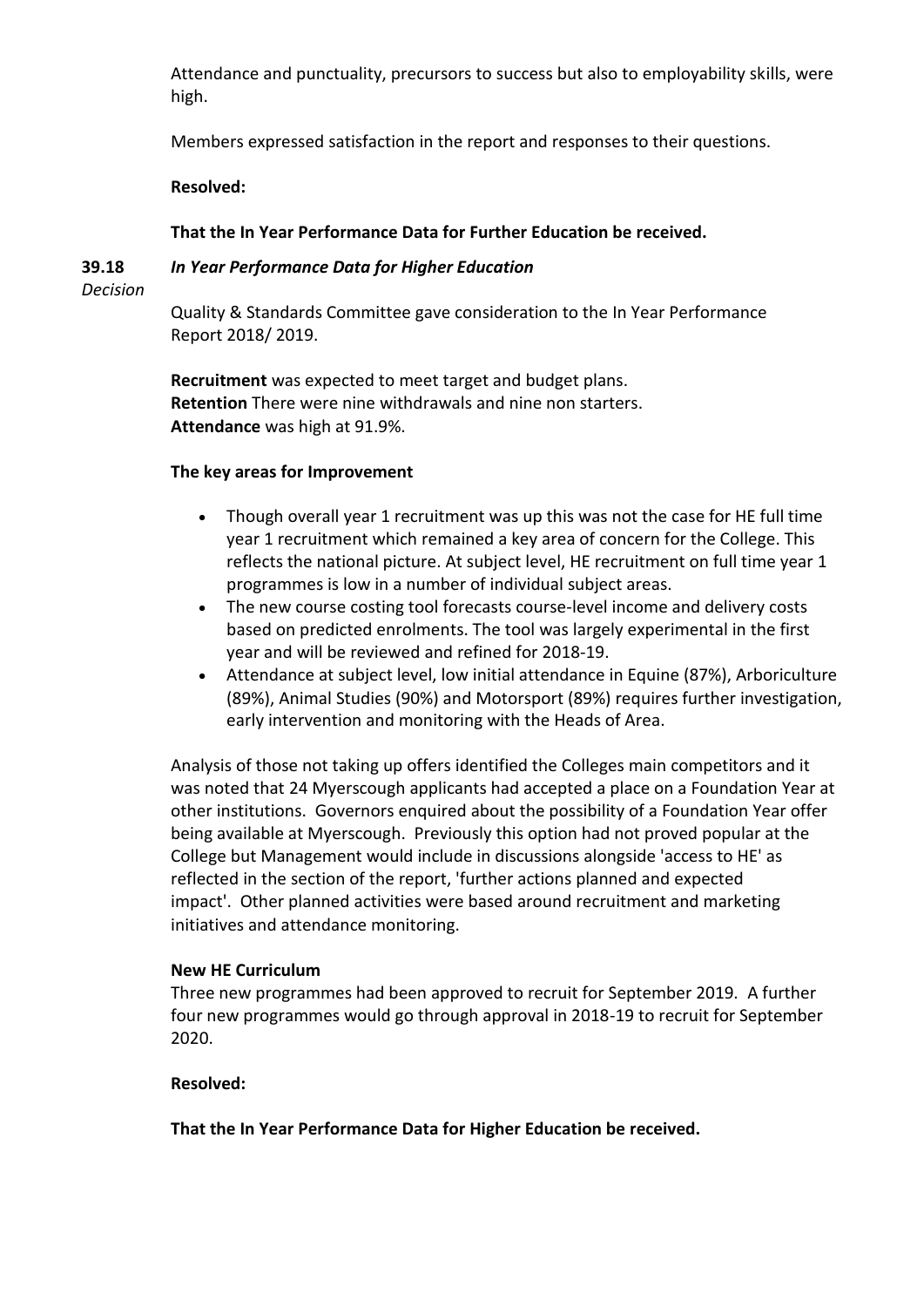#### **40.18** *Apprenticeship and Skills Learning Achievement*

*Decision*

Quality and Standards Committee gave consideration to the Apprenticeship and Skills Achievement Report.

**Enrolments** for 2017-2018 currently stood at 544 (01.08.2017 – 31.07.2018) – against a departmental target of 550. There were still a number of applications to process with a start date in the 2017-2018 contract. Income targets had been exceeded. Growth was being sustained at around 10% in a period of national decline (26%) in apprenticeship numbers.

**In-Year enrolment** for the 2018-2019 contract to 30/10/2018 was 183 which is a 10% increase compared to the same point in the previous year.

The electronic enrolment system would reduce delays from enquiry to sign up.

**Short courses** - the team continued to investigate new strands of delivery and enhance the brand and reputation.

**Employer satisfaction** rates continued to be high evidenced through surveys.

### **Key Areas for Improvement**

**In-Year Performance** - Overall and importantly timely achievement rates to increase. Actions to support this attention include analysis of reasons for withdrawals and analysis of students going beyond timely achievement dates. There is a focus on those coming to end dates to encourage completion of the course.

Coaching of the Assistant Heads includes skills to facilitate effective 1:1's with staff to focus on cohort performance and HR training to effectively manage under-performing staff.

### **Tutor Performance**

Action plans and monitoring in place to support tutors in the Horticulture area.

### **Assistant Head Tier**

There is a new Assistant Head in this tier and line management responsibilities have been reviewed for the other Assistant Heads.

### **English and maths.**

Following the outcomes of the ESFA audit and previously identified concerns, a comprehensive action plan is being designed and implemented to improve English and maths outcomes which are fundamental to all frameworks and Standards.

### **Learning Support**

Actions are in place to draw down additional funding for those learners requiring additional support.

### **Employer Services Team**

A detailed growth plan will be written by the end of November to identify required actions to both current short course targets and the additional Adult Education Budget growth to reduce the use of subcontractors where Myerscough is placed to deliver itself.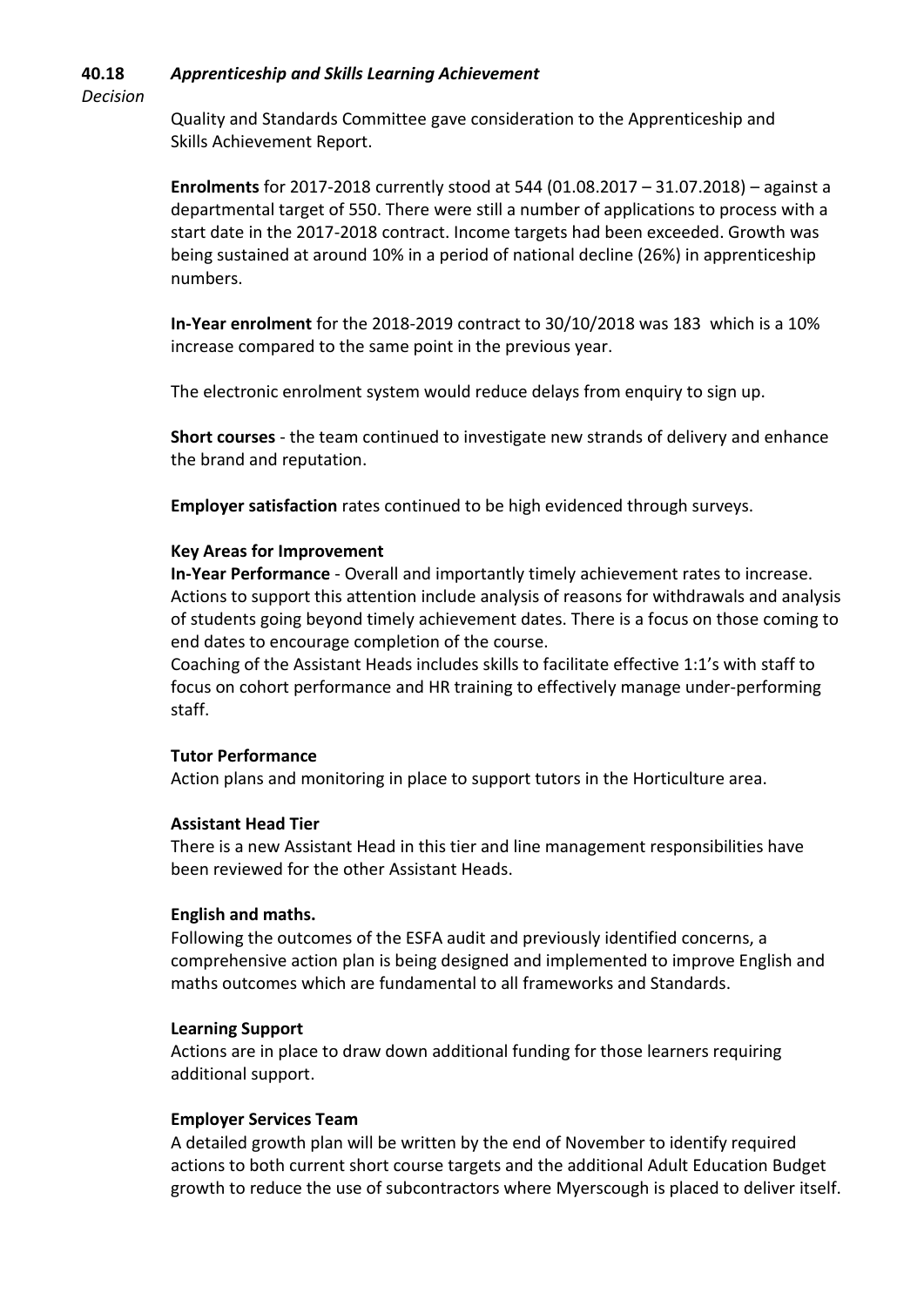#### **Apprenticeship Reforms:**

Members received detail of Frameworks that had switched to Standards and those yet to switch.

#### **Resources**

Resource and learning spaces were being developed for the College's Rail and Construction Plant provision.

Quality & Standards Committee commented on the detailed report noting much activity over a broad range of categories with attention to monitoring, proactive approaches and continuous improvement.

### **Resolved:**

**That the Apprenticeship and Skills Learning Achievement Report be received.**

#### **41.18** *Subcontracting Report 2017/2018 and 2018/2019*

*Decision*

Quality and Standards Committee gave consideration to the Subcontracting report for 2017/2018 and proposals for 2018/2019 presented by Helen Eaton.

The work carried out by subcontractors enables the College to deliver education and training programmes to learners that would not otherwise be enrolled at Myerscough College, due to either geography or the specialist nature of the support that they require.

The College is very selective when working with subcontractors and a rigorous due diligence and monitoring process is followed.

Members were updated on existing arrangements and those coming to an end. They were pleased to note the new initiative towards the race horse industry.

There had been a delay in issuing the contracts to Providers this academic year due to changes in the funding rules, particularly with regard to GDPR, requiring a complete review of the contract template.

Members appreciated a more in-depth discussion with regard to subcontracting.

### **Resolved:**

**That the Subcontracting Report 2017/2018 and 2018/2019 be received.**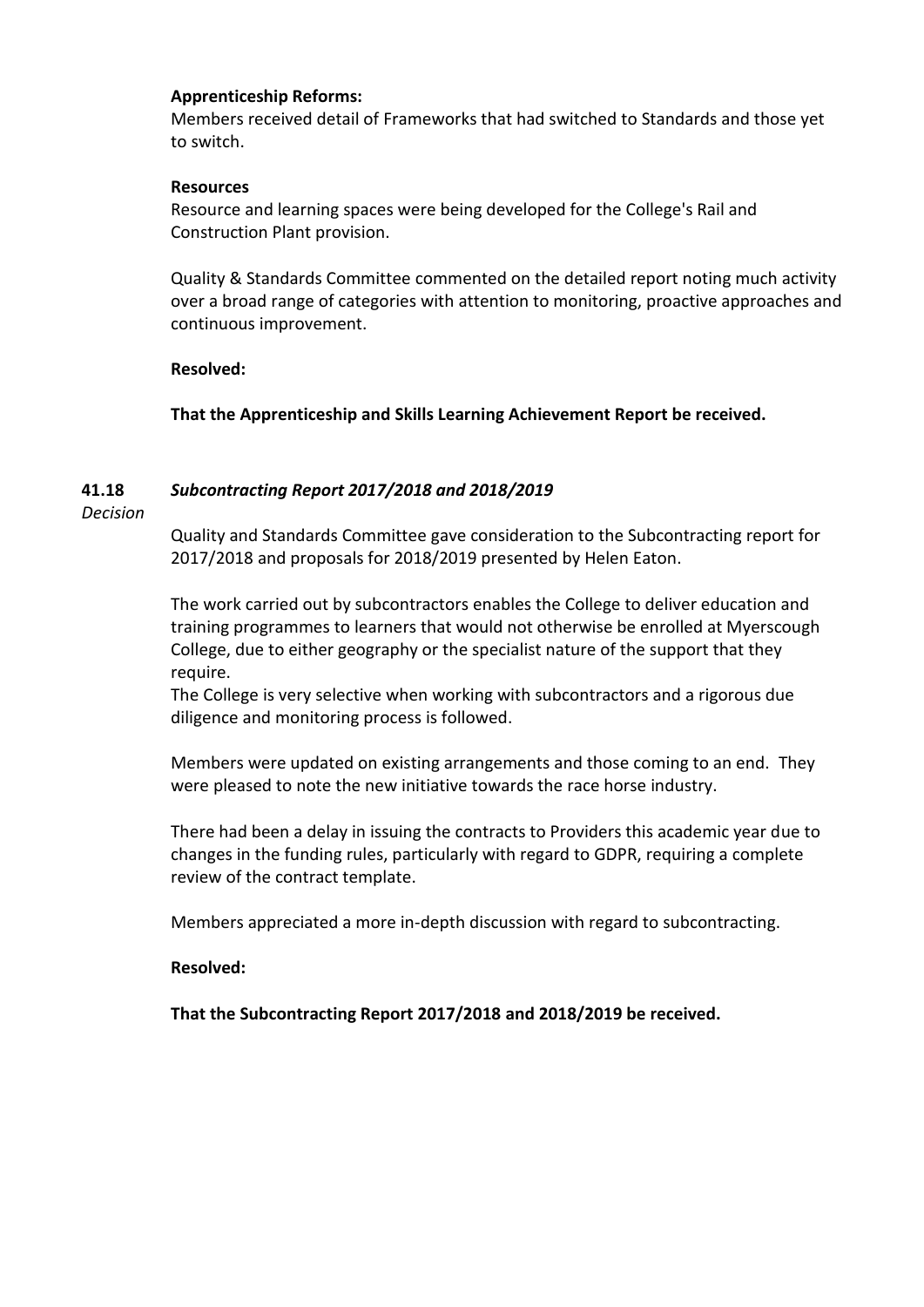#### **42.18** *Teaching, Learning and Assessment Report*

*Decision*

Quality and Standards Committee gave consideration to the Teaching, Learning and Assessment Report noting good practice, areas for improvement and impact from actions.

### **Teaching and Learning**

Observation of Teaching, Learning and Assessment data for 17/18 was very positive with staff acheiving the high Grades 1 or 2 in their observations.

College was moving away from this graded system to development of an unannounced walk through observation system with a view to strengthen the accountability of Teaching and Learning developments within the curriculum areas.

The development, promotion and embedding of English and Maths in vocational areas is a challenge across the sector. The college is part of an ETF funded Professional Exchange Network for TLA, maths, English and digital skills. One of the key focuses of the TLA group is the development of learners' maths and English skills and teacher confidence to support and deliver these skills.

The effective use of the VLE across the college to support learning is a focus for improvement. A process to quality check VLE course sites is being developed.

### **Quality Assurance**

Performance Monitoring Meetings in FE (PMMs) have been established to give added focus, rigor and challenge relating to Quality and to promote a progression, performance focused ethos. The introduction of the PMM process has allowed for engagement at greater depth through the organisation by involving Assistant Heads, Heads of Area, Assistant Principal, Quality and the Vice Principal.

There were Positive Outcomes from all External Quality Assurance activities in 2017-18 .

Accurate and timely reporting of achievement to allow efficient claiming of learner certificates with awarding bodies was an area for improvement.

### **Resolved:**

**That the Teaching, Learning and Assessment Report be received.**

#### **43.18** *Quality Improvement Plan 2017/2018 - Final Update*

#### *Decision*

The Committee gave consideration to the final update of the Quality Improvement Plan for 2017 / 2018 noting progress made. There had been some good full achievments to report. Non achievement and partial achievements linked to recurring discussions throughout the year, which included animal studies, T levels, Greenspace online, apprenticeship timely performance and 19 plus learners. Members did note that a 95% target for student satisfaction was unrealistic.

#### **Resolved:**

**That the Quality Improvement Plan be received.**